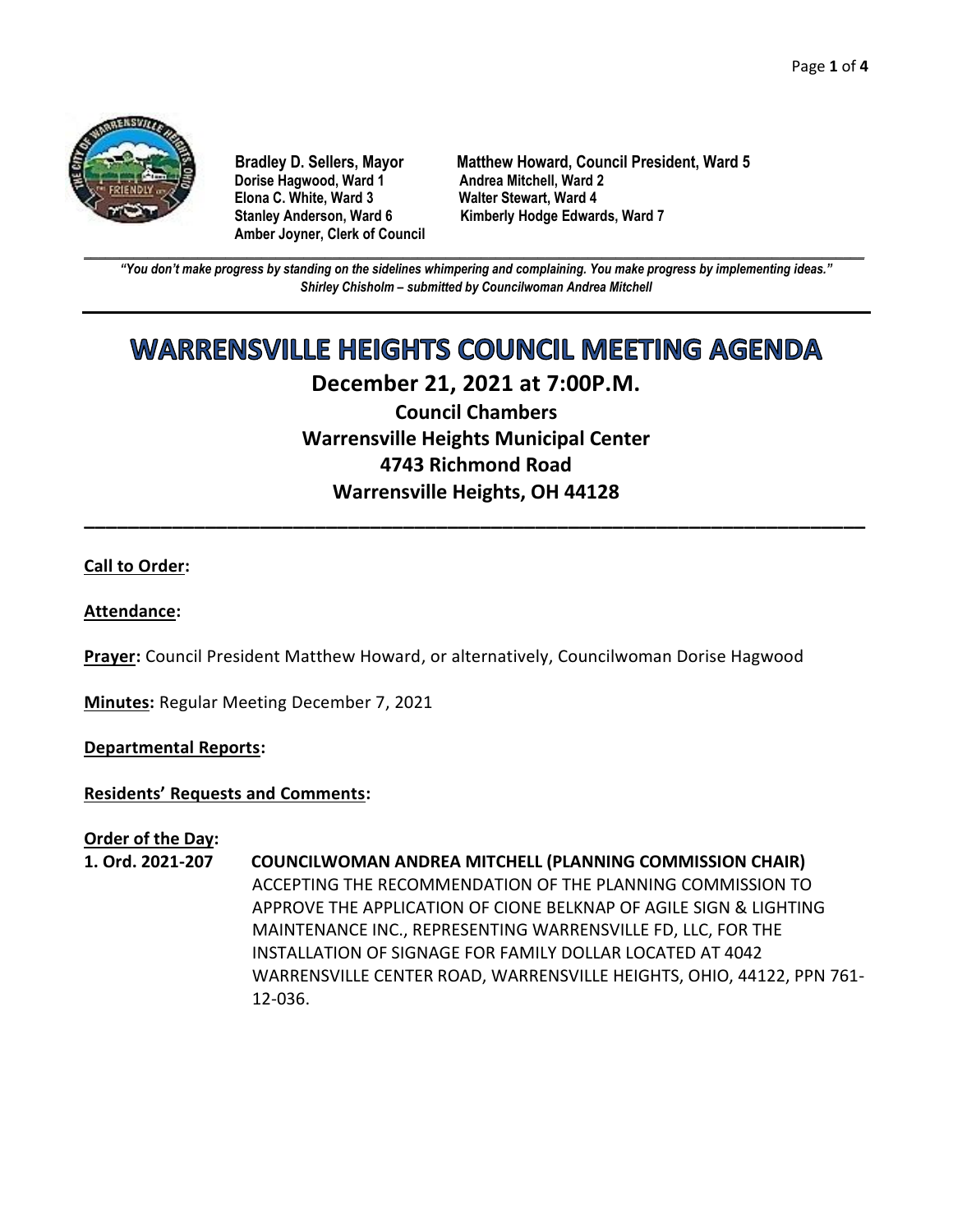**2. Ord. 2021-208 COUNCILWOMAN ANDREA MITCHELL (PLANNING COMMISSION CHAIR)** ACCEPTING THE RECOMMENDATION OF THE PLANNING COMMISSION TO APPROVE THE APPLICATION OF CHRIS SKODA OF SKODA CONSTRUCTION, REPRESENTING GLORIA AITKEN, FOR THE CONSTRUCTION OF A SINGLE FAMILLY HOME LOCATED AT 4479 SAINT GERMAIN BOULEVARD, WARRENSVILLE HEIGHTS, OHIO, 44128, PPN 763-08-024.

**3. Ord. 2021-209 COUNCILWOMAN ANDREA MITCHELL (PLANNING COMMISSION CHAIR)** ACCEPTING THE RECOMMENDATION OF THE PLANNING COMMISSION TO APPROVE THE APPLICATION OF CHRIS SKODA OF SKODA CONSTRUCTION, REPRESENTING CLIFFORD BROWN, FOR THE CONSTRUCTION OF A SINGLE FAMILLY HOME LOCATED AT 4505 SAINT GERMAIN BOULEVARD, WARRENSVILLE HEIGHTS, OHIO, 44128, PPN 763-08-015.

# **4. Ord. 2021-210 MAYOR BRADLEY D. SELLERS**

AMENDING SECTION 315.19 PARKING IN RESIDENTIAL AREAS OF THE WARRENSVILLE HEIGHTS CODIFIED ORDINANCES IN ORDER TO INCREASE THE ALLOWABLE WEIGHT OF VEHICLES THAT CAN BE PARKED IN RESIDENTIAL AREAS, AND DECLARING AN EMERGENCY.

# **5. Ord. 2021-211 MAYOR BRADLEY D. SELLERS**

AMENDING SECTION 194.99 VIOLATIONS; PENALTY OF CHAPTER 194 MUNICIPAL INCOME TAX EFFECTIVE JANUARY 1, 2016 OF THE WARRENSVILLE HEIGHTS CODIFIED ORDINANCES IN ORDER TO INCORPORATE GENDER NEUTRAL LANGUAGE, AND DECLARING AN EMERGENCY.

# **6. Res. 2021-049 MAYOR BRADLEY D. SELLERS** AUTHORIZING THE ADMINISTRATION TO APPLY FOR, AND ACCEPT IF AWARDED, A COMMUNITY DEVELOPMENT BLOCK GRANT THROUGH THE CUYAHOGA COUNTY DEPARTMENT OF DEVELOPMENT FOR THE 2021 CUYAHOGA COUNTY MUNICIPAL GRANT PROGRAM, AND DECLARING AN EMERGENCY.

# **7. Res. 2021-050 MAYOR BRADLEY D. SELLERS**

AUTHORIZING THE ADMINISTRATION TO APPLY FOR, AND ACCEPT IF AWARDED, A COMMUNITY DEVELOPMENT BLOCK GRANT THROUGH THE CUYAHOGA COUNTY DEPARTMENT OF DEVELOPMENT FOR THE 2022 CUYAHOGA COUNTY SUPPLEMENTAL GRANT PROGRAM, AND DECLARING AN EMERGENCY.

# **8. Res. 2021-051 MAYOR BRADLEY D. SELLERS**

AUTHORIZING THE MAYOR TO APPROVE THE COMMUNITY REINVESTMENT AREA RESIDENTIAL TAX ABATEMENT APPLICATION OF MICHELLE GRAHAM FOR 15107 RUBY LANE, LOCATED IN CINEMA PARK, PERMANENT PARCEL NUMBER 762-08- 064, PURSUANT TO CHAPTER 3735 OF THE OHIO REVISED CODE.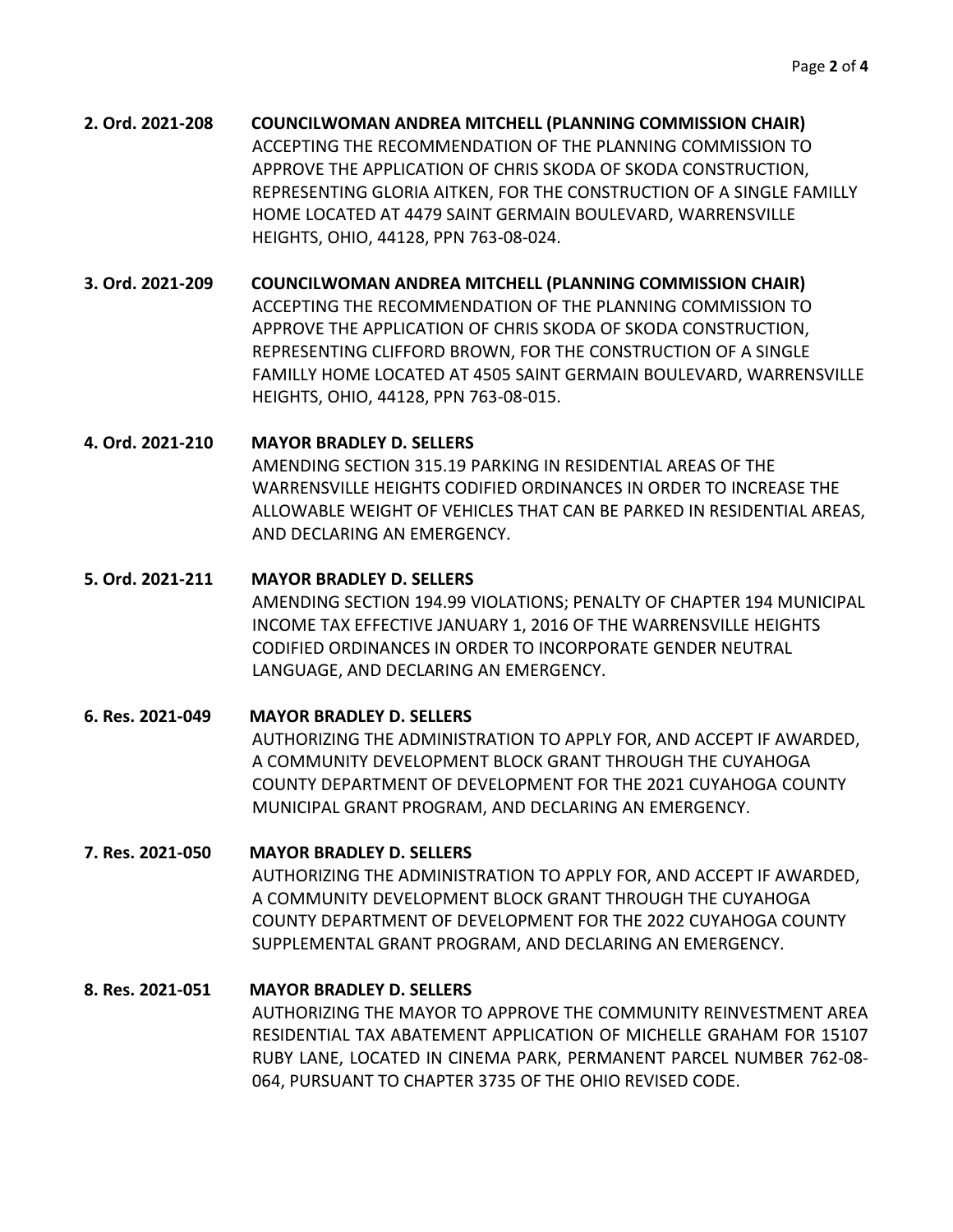#### **9. Ord. 2021-212 MAYOR BRADLEY D. SELLERS**

TO AMEND THE APPROPRIATIONS FOR CURRENT EXPENDITURES AND OTHER EXPENDITURES OF THE CITY OF WARRENSVILLE HEIGHTS FOR THE YEAR ENDING DECEMBER 31, 2021, AND DECLARING AN EMERGENCY.

#### **10. Ord. 2021-213 MAYOR BRADLEY D. SELLERS**

APPOINTING LAURA MASI CLINE AS HUMAN RESOURCES DIRECTOR OF THE CITY OF WARRENSVILLE HEIGHTS, AND DECLARING AN EMERGENCY.

#### **11. Ord. 2021-214 MAYOR BRADLEY D. SELLERS**

AUTHORIZING THE MAYOR TO ENTER INTO A CLEANING AGREEMENT WITH JAN PRO, INC. TO PROVIDE CLEANING SERVICES FOR THE SERVICE DEPARTMENT OF THE CITY OF WARRENSVILLE HEIGHTS LOCATED AT FROM JANUARY 1, 2022 TO DECEMBER 31, 2022, AND DECLARING AN EMERGENCY.

#### **12. Ord. 2021-215 MAYOR BRADLEY D. SELLERS**

AUTHORIZING THE MAYOR TO ENTER INTO A RESPOND SERVICES AGREEMENT WITH SHOTSPOTTER, INC. TO INSTALL THE SHOTSPOTTER RESPOND SYSTEM FOR DETECTING GUNSHOT-LIKE SOUNDS AND THE LOCATIONS OF SAID SOUNDS IN THE CITY OF WARRENSVILLE HEIGHTS FOR THE CITY'S POLICE DEPARTMENT FOR A PERIOD OF TWO YEARS IN THE AMOUNT OF \$128,700.00 PURSUANT TO ARTICLE VI, SECTION 5 OF THE CHARTER OF THE CITY OF WARRENSVILLE HEIGHTS, AND DECLARING AN EMERGENCY.

#### **OLD BUSINESS**

#### **13. Ord. 2021-206 MAYOR BRADLEY D. SELLERS**

AN ORDINANCE DECLARING IMPROVEMENTS TO CERTAIN PARCELS OF REAL PROPERTY TO BE A PUBLIC PURPOSE, DESCRIBING THE PUBLIC IMPROVEMENTS TO BE MADE TO DIRECTLY BENEFIT SUCH PARCELS, REQUIRING THE OWNER OF THE IMPROVEMENTS ON SUCH PARCELS TO MAKE SERVICE PAYMENTS IN LIEU OF TAXES, ESTABLISHING A MUNICIPAL PUBLIC IMPROVEMENT TAX INCREMENT EQUIVALENT FUND FOR THE DEPOSIT OF SUCH SERVICE PAYMENTS, AND RELATED AUTHORIZATIONS PURSUANT TO OHIO REVISED CODE SECTIONS 5709.40, 5709.42 AND 5709.43, AND DECLARING AN EMERGENCY. **1 ST READ: 12/07/2021 2 ND READ: 12/21/2021**